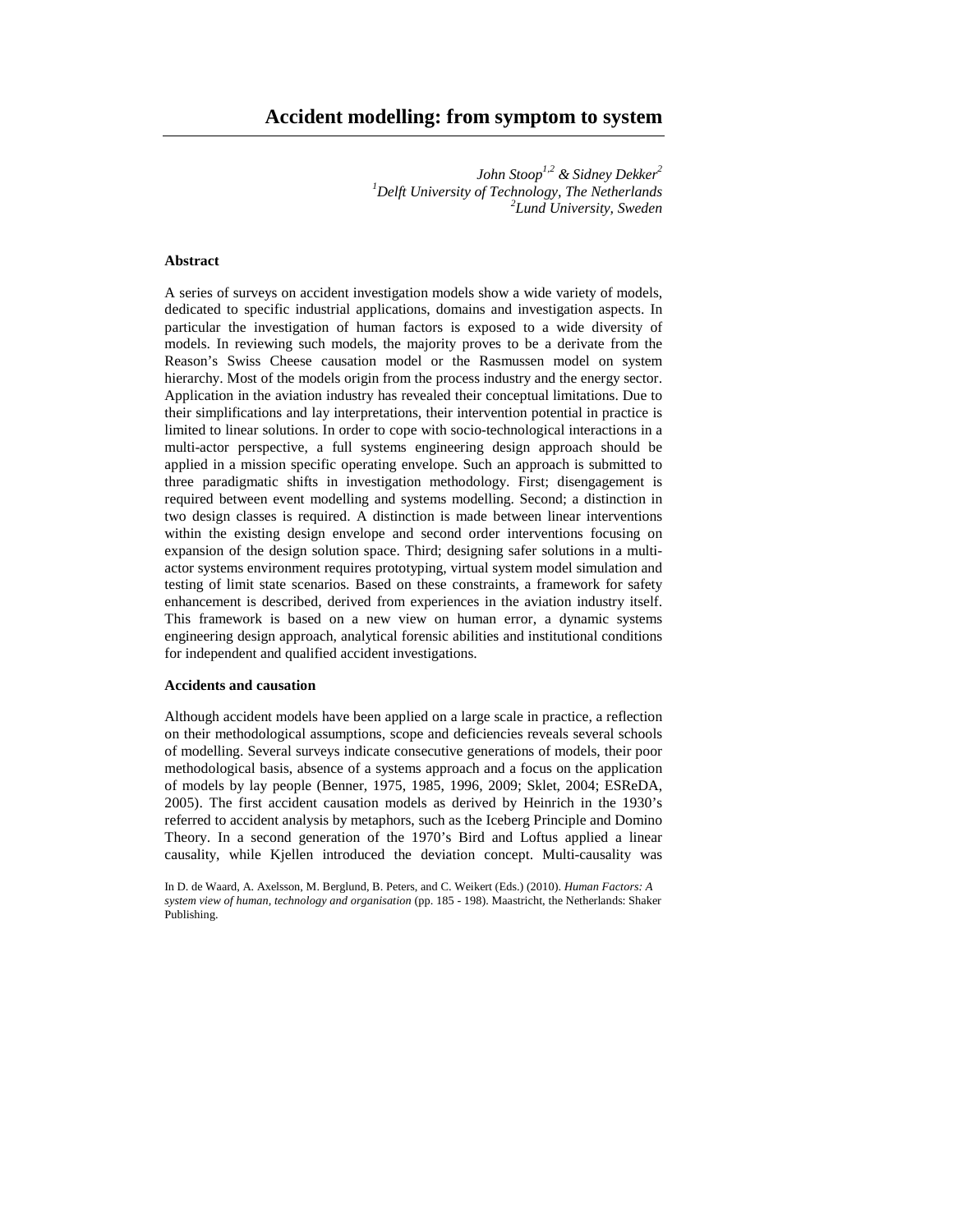introduced by Reason, defining accident as an interaction between latent and active failures, and in order to avoid such interaction, a pro-active involvement of top management. Based on attribution theory, in the 1980's Hale and Glendon were concerned about how people process information in determining the causality of events. They focused on the non-observable elements of the system: perceptions and decisions. While Reason developed his model on organizational accident causation, a next step was taken by Hollnagel (2008) who identified the system as the full context in which errors and accidents occur. A gradual development of accident modelling shows three generations of human error modelling, from a sequential accident model, via human information processing accident models towards systemic accident models (Katsakiori et al., 2009). The evolution expands the scope of the investigation from sequencing events towards a representation of the whole system (Roelen et al., in press). In practice however, such accident modelling based on the Reason model proved difficult to apply, resulting in an increasing amount of varieties and simplifications (Sklet, 2004). Most of the models restrict themselves to the work and technical systems levels and exclude the technological nature and development of the inherent hazards. Sklet concludes that this means that investigators, focusing on government and regulators in their accident investigation, to a great need to base their analysis on experience and practical judgment, more than on the results from formal analytical methods. Much of the accident data are conceptually flawed because of the inadequacies of underlying accident models in existing programs (Benner, 1985). Due to these pragmatic objections, during the conduct of an investigation, the limitations and mutual dependence between causation model and investigation methods should be explicitly taken into account. (Kletz, 1991; Sklet, 2004; Katsakiori et al., 2009).



Successive layers of defences, barriers, & safeguards

*Figure 1. Reason's 'Swiss Cheese' model of organizational accidents* 

Similar to a technical toolkit for repairing technical systems, an accident investigator has to be able to choose proper methods analyzing different problem areas (Sklet, 2004). This raises the issue of ethics involved in selecting an investigative method. It is of particular significance that hypotheses can be validated and falsified during the investigation process. If not, it requires additional losses to validate hypotheses and to permit a pattern recognition or statistical analysis (Benner, 1985). Finally, such modelling and accident phenomenon perceptions do not comply with the needs of investigators: a translation of human error models to practical investigation tools is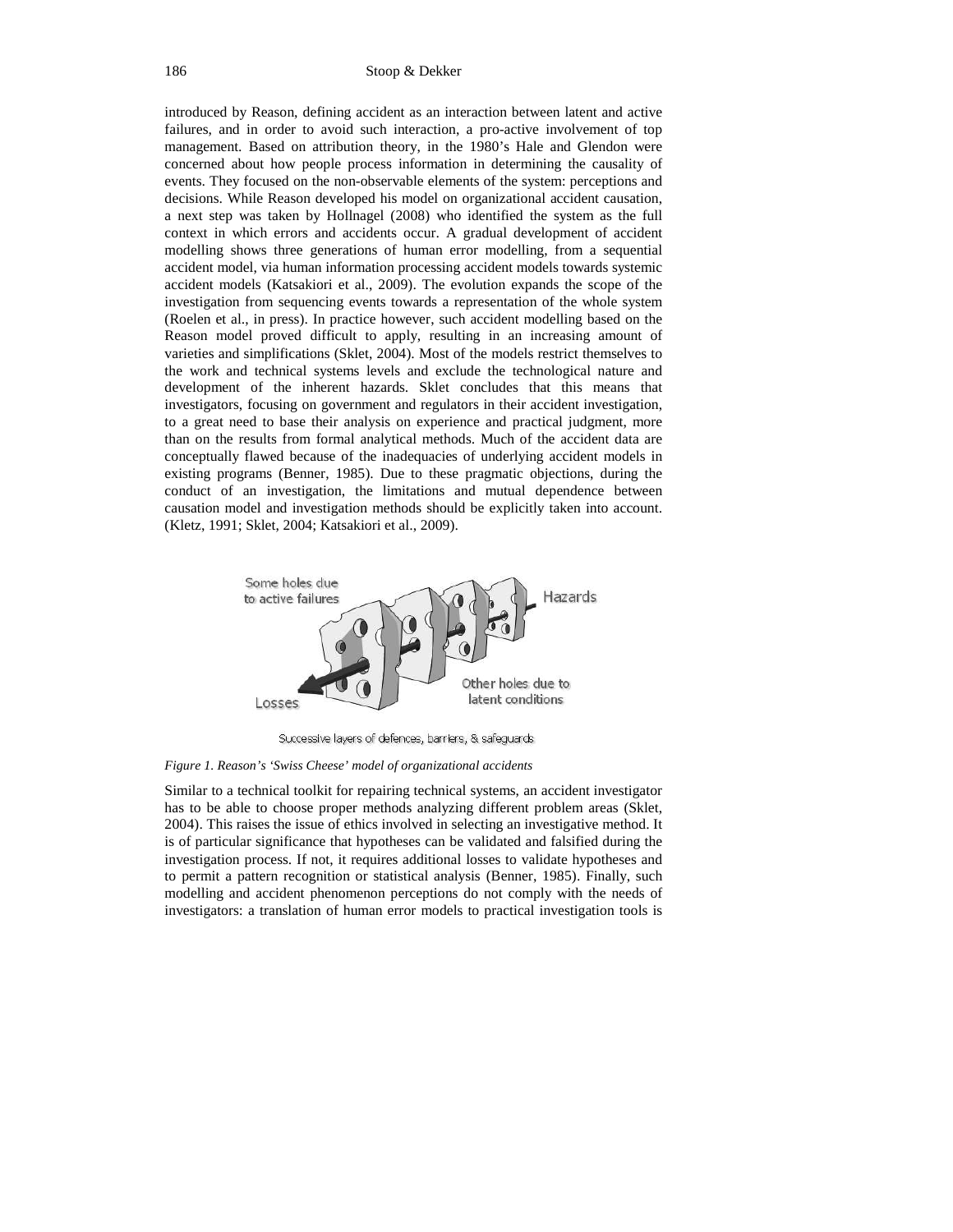still in its early phase of development (Benner, 1996; Strauch, 2002; Dekker, 2006). Investigation methods should support the visualization of the accident sequence, providing a structured collection, organization, and integration of collected evidence, identification of information gaps in order to facilitate communication among investigators (Sklet, 2004).

Developing such methods in the domain of human behaviour will require a shift of focus from inferred and uncertain states of mind towards characteristics of human factors (Dekker & Hollnagel, 2004). Rather than allocating the cause of an accident to human error by complacency, loss of situation awareness or loss of control, the analysis could focus on falsifiable and traceable assertions, linked to features of the situation and measurable and demonstrable aspects of human performance (Dekker & Hollnagel, 2004). Rather than focusing on hypothetical intervening variables, more manifest aspects of behaviour should be recorded during an investigation. While accuracy and comprehensiveness are rarely criteria for explanations, plausibility and credibility are. In addition, it becomes a necessity to shift the focus from the performance of an individual towards the performance of a joint system, according to the principles of systems engineering. The analysis should look at the orderliness of performance rather than the mental states of operators. If such an orderliness of performance breaks down, this can be the start of further hypothesizing and investigations. This raises questions about the rationale why the performance seemed reasonable to the operator at the time of the event (Dekker, 2006). Such a shift towards the systems level in identifying new knowledge during air crash investigations has been proposed by Benner, applying an event based analysis, defined in terms of relations among events, set in a process and operating context. Such an approach permits a distinction between knowledge of systems processes and their operation and knowledge of the accident process. Such an event based analysis should be favoured because of the amount of new knowledge discovered, the relative efficiency of the search and the timely availability of corrective action guidance. Such knowledge can provide more valid indications of comparative performances and events (Benner, 1985).

## **The Rasmussen model**

Rasmussen takes this modelling issue one step further (Rasmussen, 1997). He distinguishes the stable conditions of the past, versus the present dynamic society, characterized by a very fast change of technology, the steadily increasing scale of industrial installations, the rapid development of information and communication technology and the aggressive and competitive environment which influence the incentives of decision makers on short term financial and survival criteria. In answering the basic question: do we actually have adequate models of accident causation in the present dynamic society; he states that modelling is done by generalizing across systems and their particular hazard sources. Risk management should be modelled by cross-disciplinary studies, considering risk management to be a control problem and serving to represent the control structure involving all levels of society for each particular hazard category. This, he argues, requires a systemoriented approach based on functional abstraction rather than structural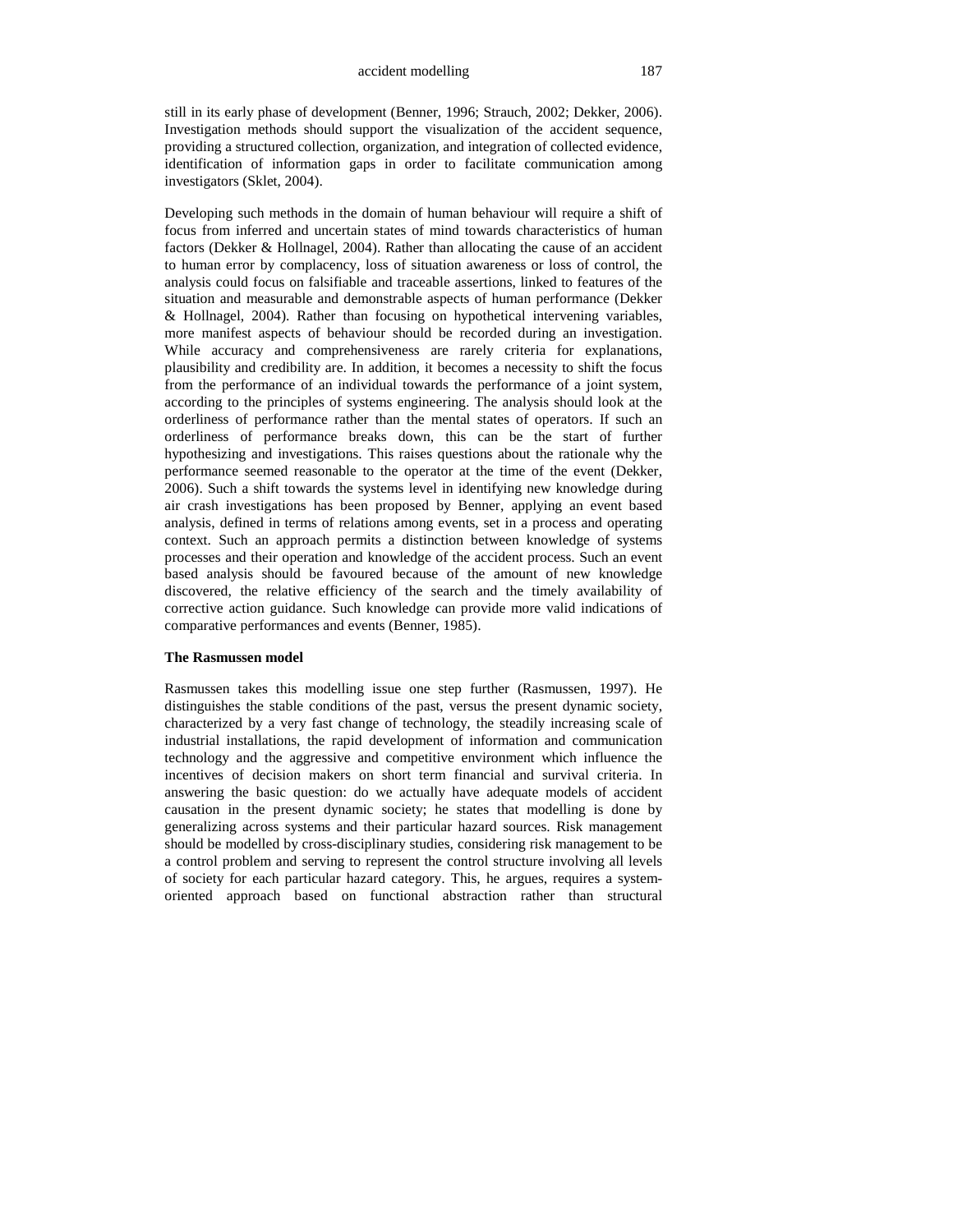decomposition. Therefore, task analysis focused on action sequences and occasional deviation in terms of human errors, should be *replaced* by a model of behaviour shaping mechanisms in terms of work system constraints, boundaries of acceptable performance and subjective criteria guiding adaptation to change. System models should be built not by a bottom-up aggregation of models derived from research in the individual disciplines, but top-down, by a systems oriented approach based on control theoretic concepts. His risk management concept is a control structure, embedded in an adaptive socio-technical system. Since decisions made in a complex and dynamic environment are not only rational and cannot be separated from the social context and value system, a convergence occurs of the economist concept of decision making, the social concept management and the psychological concept of cognitive control. Modelling task sequences and errors is considered not effective for understanding behaviour. One has to dig deeper to understand the basic behaviour shaping mechanisms. Rather than striving to control behaviour by fighting deviations, the focus should be on making the boundaries explicit and known and by giving opportunities to develop coping skills at boundaries. For a particular hazard source, the control structure must be identified, including controllers, their objectives, performance criteria control capability and information available about the actual state of the system. The fast pace of technology has lead to the introduction of the 'general due clause' and has enhanced the regulator ability to protect workers. Each employer 'shall furnish to each of his employees a place of employment which is free from recognized hazards that may cause death or serious harm'. By stating safety performance objectives, safety becomes just another criterion of a multi-criteria decision making and becomes an integrated part of normal operational decision making. In this way, the safety organization is merged with the line organization. This requires an explicit formulation of value criteria and effective means of communication of values down through society and organizations. The impact of decisions on the objectives and values of all relevant stakeholders are to be adequately and formally considered by 'ethical accounting'.



*Figure 2. Rasmussen's systems hierarchy modelling*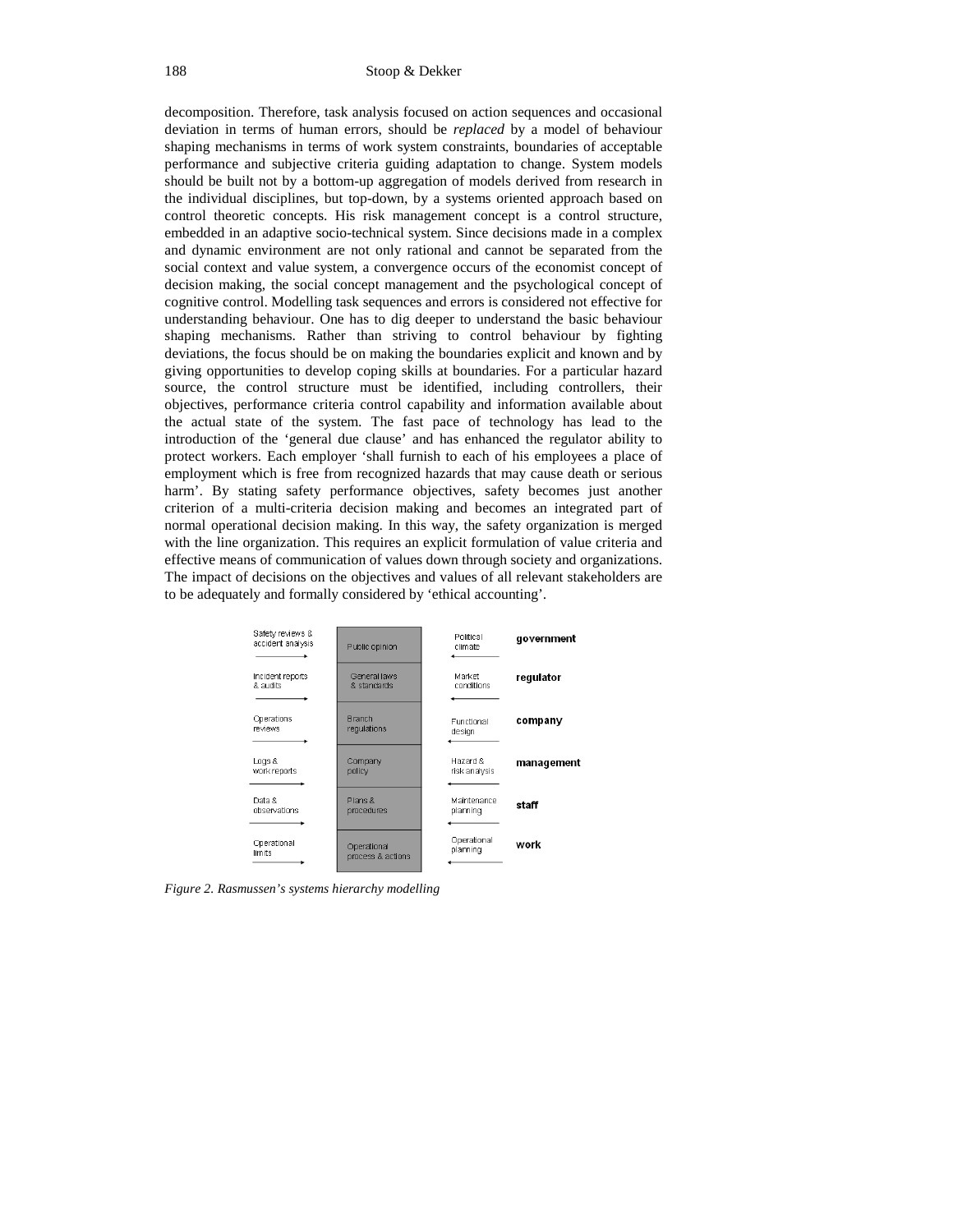Depending on the nature of the hazard sources, three different categories are defined, characterized by their frequency of accidents and the magnitude of loss connected to the individual accident:

- occupational safety, focusing on frequent but small accidents. The average level of safety is typically controlled empirically from epidemiological studies of past accidents.
- protection against medium size, infrequent accidents. Safety systems evolve from design improvements in response to analysis of the individual, latest major accident. Safety control is focused on particular, reasonably well defined hazard sources and accident processes.
- protection against very rare and unacceptable accidents. In such cases the design cannot be guided by empirical evidence from past accidents due to the very large mean-time between accidents. Design and operation must be based on reliable predictive models of accident processes and probability of occurrences. A full scale accident then involves simultaneous violations of all the designed defenses. The assumption is that the probability of failure of the defenses individually can and will be verified empirically during operations even if the probability of a stochastic coincidence has to be extremely low. Monitoring the performance of the staff during work is *derived from the system design assumptions, not from empirical evidence from past evidence.*

It therefore should be useful to develop more focused analytical risk management strategies and a classification of hazard sources in order to select a proper management policy and information system. The dimensions of a taxonomy for classification depend on the nature of the hazard source and the anatomy of accidents. Rasmussen identifies only a limited series of hazards: loss of control of large accumulations of energy, from ignition of accumulations of inflammable material, loss of containment of hazardous material. When the anatomy is well bounded by the functional structure of a stable system, then the protection against major accidents can be based on *termination of the flow of events after release of the hazard*. When particular circumstances are at stake, the basis for protection should be on *elimination of the causes of release* of the hazard.

Defenses can be based on predictive analysis. The design of barriers is only accepted on the basis of a predictive risk analysis demonstrating an acceptable overall risk to society. When the predicted risk has been accepted, the process model, the preconditions, and assumptions of the prediction then become specifications of the parameters of risk management. Preconditions and assumptions must be explicitly stated in a Probabilistic Risk Assessment. In this view, fortunately, it is not necessary for this purpose to predict performance of operators and management. When a plant is put in operation, data on human performance in operation, maintenance, and management can be collected during operations and used for a 'live' risk analysis. Thus, predictive risk analysis for operational management should be much simpler than the analysis for a priory acceptance of the design. Such performance data can be collected through other sources than accident investigations; incident analysis and expert opinion extraction may compensate for the lack of abundant accident data.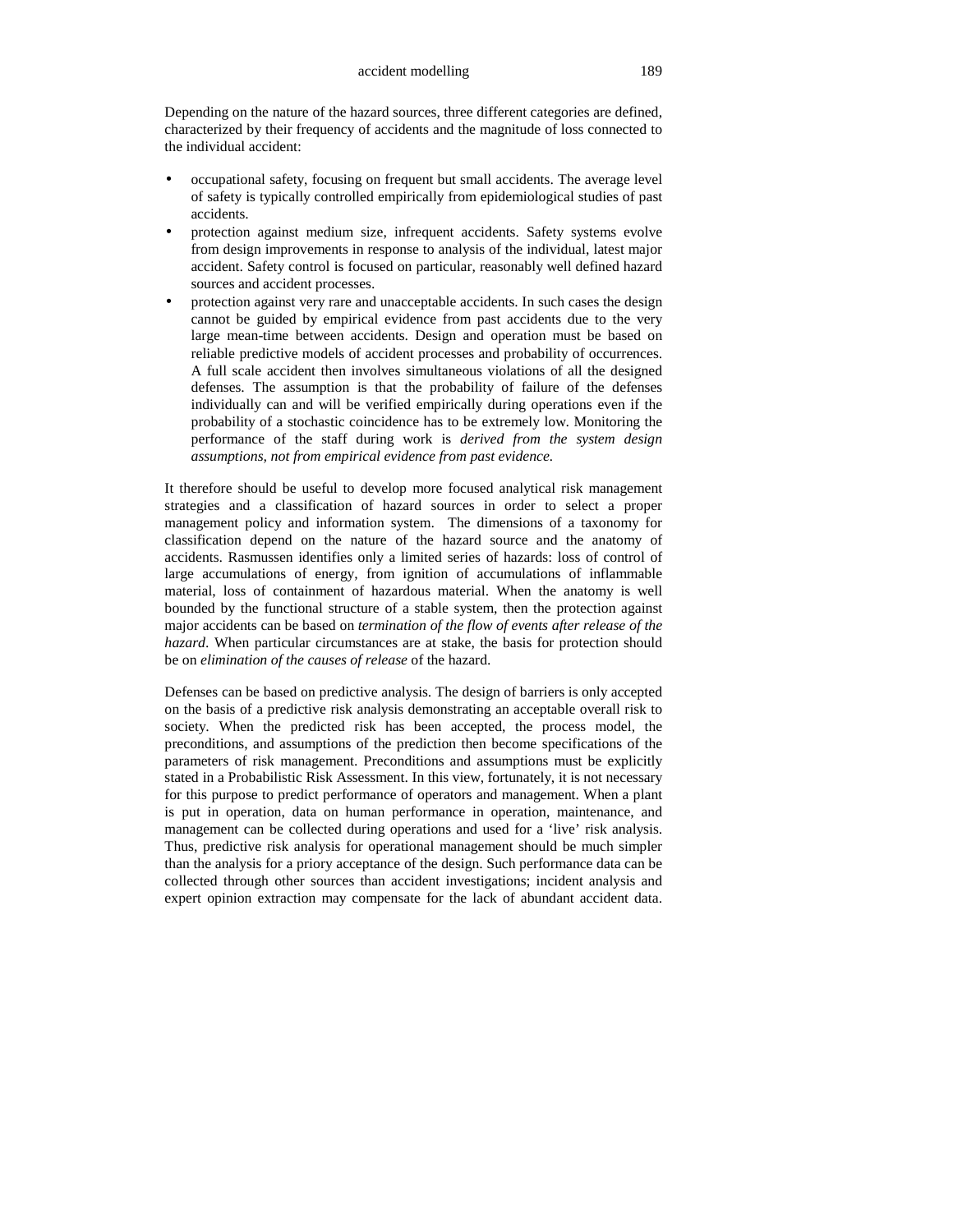According to Rasmussen, the models required to plan effective risk management strategies *cannot be developed by integrating the results of horizontally oriented research* into different features of hazard sources and systems configurations. Instead, *vertical studies of the control structure are required* for well bounded categories of hazard sources, characterized by uniform control strategies (Rasmussen & Svedung, 2000).

# **Expansion towards 'real' models**

In accordance with the desire to create more encompassing models in a dynamic environment, the Reason and Rasmussen model are superseded by a new series of risk management models. In shifting from accident investigation to other system performance indicators and their data on a daily basis, there is a need for modelling all possible causal event sequence scenarios in order to understand what is happening. Such an analysis should include technical, human and organizational factors, deeming the Reason model to be insufficient, due to its theoretical and partial modelling and the amount of occurrences that have to be processed every day (Roelen et al., in press). There is a need for 'real' models, covering every aspect and systems level, requiring a substantial mathematical background and user friendly software tools. Such models should incorporate fault trees, event trees and influence diagrams, which were adopted in the nuclear power industry already in 1975. Sophisticated PRA methods should provide establishing a relation between cause and effect, while influence diagrams should represent the influence of the context. Since airline safety analysts, safety managers and chief pilots have detailed knowledge but fail to identify systemic shortcomings, a framework is needed to help them to see the whole picture. Most of the effort is in classification of the data entry, with relatively little effort spent on analysis (Roelen et al., in press). Such a 'real' model should be integrated in order to represent the complexity and interdependencies, quantitative, transparent and should provide reproducible results, covering the whole aviation system.

This approach does not favour the introduction of new concepts or models. The concepts of Dekker to see socio-technical complexity as a web of dynamic, evolving relationships and transactions or the Leveson concept of systems as interrelated components that are in a state of equilibrium by feedback and control are not considered useful (Roelen et al., in press). The aviation industry should be too conservative and too slow responding in accepting new ideas, while Reason's Swiss Cheese model is still relatively new. An event model that fits current practice should make more sense than develop new models with a completely different concept, however correct these concepts might be (Roelen et al., in press).

### **Modelling accidents**

Across the various domains, accident investigation and event modelling has seen different point of departure. On one hand there is a bottom-up approach in occupational risk and road safety: prevention of accidents, separating process safety from personal safety. Focus on isolated causational factors and single actor strategies (corporate management or the three E's of Engineering, Education and Enforcement.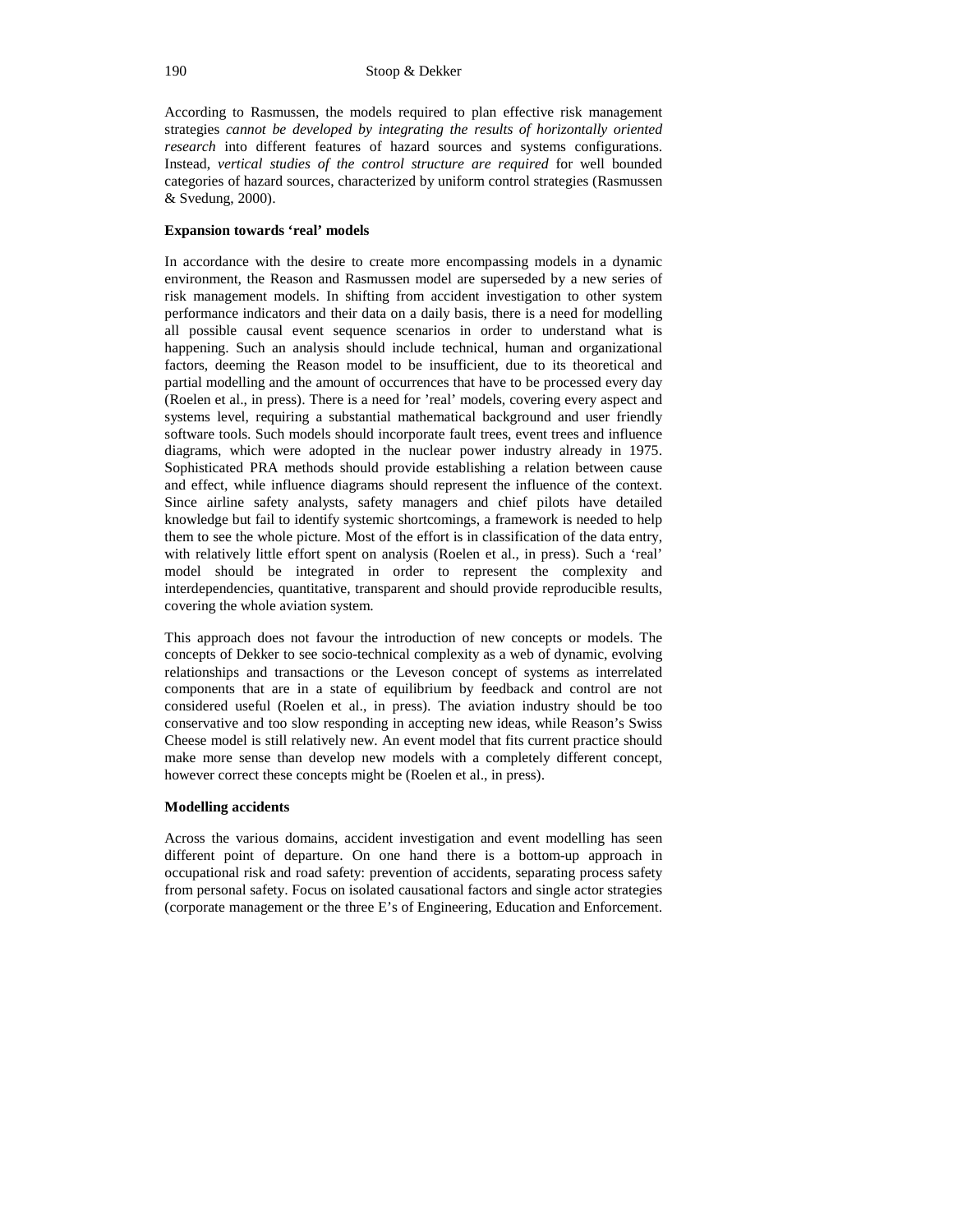On the other hand a top-down approach is applied in aviation, railways and shipping aiming at systems change and learning without separation between personal safety, process safety, external safety or rescue and emergency handling (ETSC 2001). Modelling accidents by decomposing accidents into a limited category of hazards and a predefined set of generic failure types deprives the analysis of two major components.

First, learning lessons for prevention of similar events. Prescriptive modelling of accidents forces the decomposition and description of the event into the format of the model. It also forces the event into an assessment of the correctness of the event in terms of compliance with the models normative assumptions and notions. In particular with human error modelling, such normative assessment remains implicit and obscures an explanation of the behaviour, based on motives, conditions, constraints and context. Prescriptive modelling denies local rationality at the operator level. In particular where pilots, mariners and drivers have their discretionary competence, such modelling rather obscures than clarifies human behaviour in high tech operating tasks. Their adaptive potential to new situations and ability to respond and recover in a flexible manner is the basis of their learning. It is a part of their internalization process of processing experience into knowledge. In a normative assessment, the operator is assumed to have a timely and full transparent oversight over all the available information, systems properties and of all his actions and their consequences. Such an investigator hindsight bias obscures the decision making in uncertainty which the operator is submitted to in practice (Kletz, 1991; Dekker, 2006). Such an analysis in which operator performance is assessed against normative behaviour is in contradiction with learning theory. In particular in complex high-tech systems, such an assumption of full and transparent information supply is not realistic and hence in conflict with bounded and local rationality theory.

Second, cross-corporate dissemination of lessons learned. In the Durkheimian and Weberian tradition, social sciences copied the notions of the most prominent scientific domain of the  $19<sup>th</sup>$  century, the natural sciences, to mirror themselves to their merits and to surpass them by adapting their methodology (Matthews, 1978). This mechanism in establishing scientific esteem seems to be repeated in the  $20<sup>th</sup>$ century, by mirroring management control modelling against engineering design principles. Already in 1972, the psychologist Edwards claims a more prominent role for the behavioural sciences in the integral design of aircraft and postulates the HELS model (Edwards, 1972). A 'traditional' focus on technical components should be unjustified, the 'linear' design method an anachronism. This claim is even more interesting because it is stated at the very moment of the development and roll-out of the major aviation innovation at the time: the first of the wide body generation of commercial jet aircraft, the Boeing 747. In his plea for involving psychology into aircraft engineering design, Edwards also criticizes accident investigation in aviation: the value should be limited, the frequency too low to draw useful conclusions, while the complexity should prevent an adequate analysis. Edwards follows the criticisms of Frank Lees in 1960, who did not see an added value for accident investigation in the process industry (Lees, 1960). Frank Lees shift a preference towards incidents, loss control and risk management. According to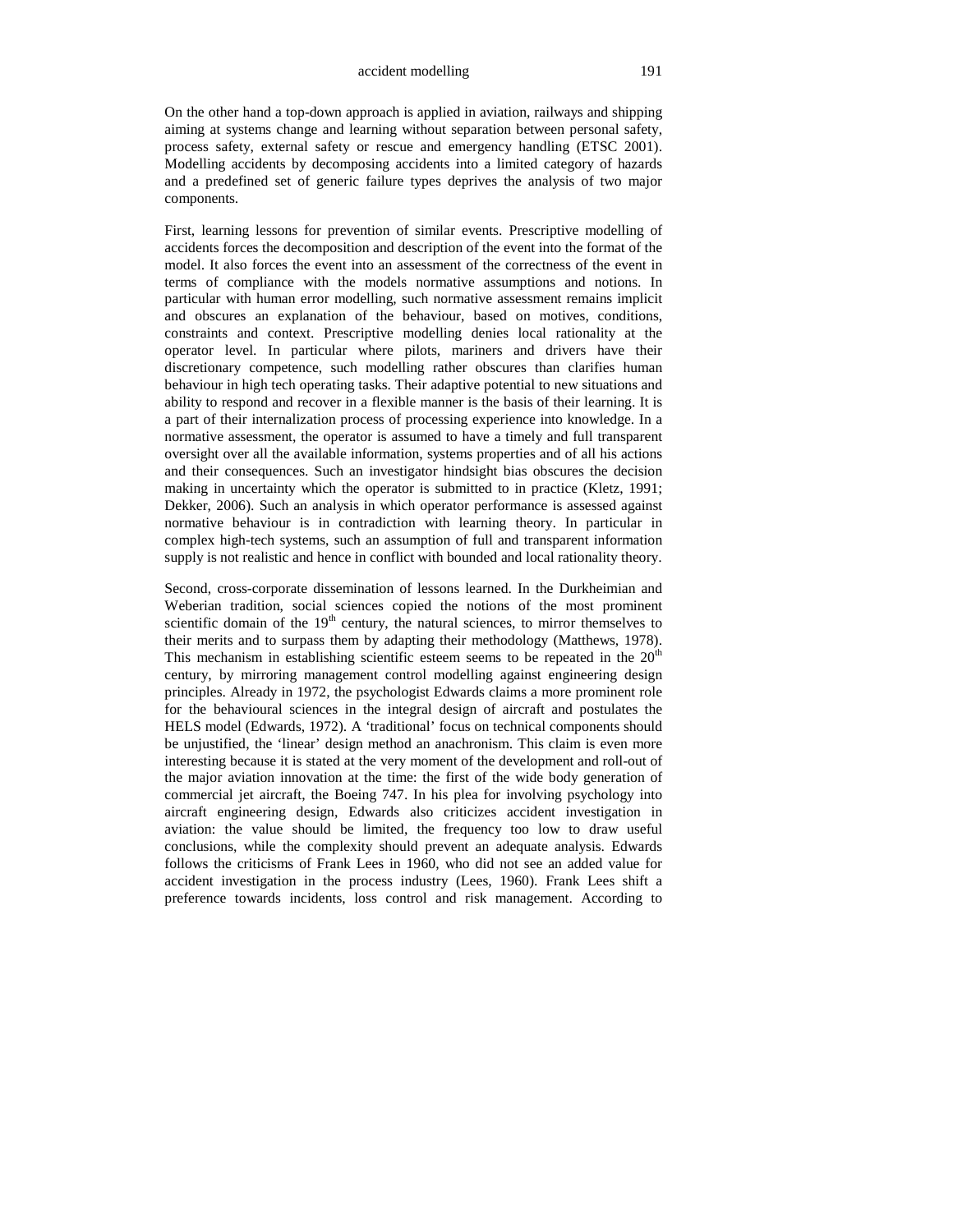Edwards, accident investigations should only be based on negative experiences, instead of positive experiences as well. Accident investigations should only be descriptive and lack explanatory potential. However, international aviation is a global, open transport network that can function exclusively on basis of mutual harmonization and standardization, high level performance demands and open access to the global network. Learning from accident in aviation therefore takes place at the international and sectorial level, not on national or corporate level, such as in the process industry or nuclear power supply. This learning is focused on technological improvements and open exchange of information at the level of international institutes such as International Civil Aviation Organization ICAO instead of national governmental inspection and limiting learning to the level of the private, multinational company. Safety as a societal value is a prerequisite for the international transport community due to its existence as a public transport system.

If we shift from managerial control strategies towards applying an engineering design approach to safety at the socio-technical level, what does this mean for the accident investigation process? How do we substantiate such an engineering design approach in the accident investigation methodology? How do we substantiate the concept of resilience engineering in practice (Hollnagel et al., 2008)? Two steps are to be taken into account: identification of the design solution space and the use of empirical evidence as an input for safety design specifications based on forensic engineering principles.

## **Towards new concepts**

Safety enhancing interventions can be categorized in two main classes:

- Linear interventions and first order solutions. Simple problems allow restricting the design space. This is valid only if the number of solutions is small, the number of design variables is small, their values have limited ranges and optimizing within these values deals with sacrificing of aspects among the limited set of variables. Such interventions reinforce the design space in the detailed design phase by reallocation of factors, more stringent compliance with rules and regulations, elimination of deviations, applicable to simple, stand alone systems
- Complex interventions and second order solutions. Complex dynamic problems demands expansion of the design space. Such solutions focus on concepts and morphology, reallocation of functions to components, reconfiguration and synthesizing of sub-solutions, involvement of actors, aspects, teamwork, communication, testing and simulation. Such an expansion of the design space occurs in the functional design phase by developing conceptual alternatives and prototypes, applicable to complex and embedded systems.

When first order solutions have failed and did not prevent an event, a redesign of the system becomes necessary. In order to achieve such redesign, the event must be redefined in the first place by applying an engineering design methodology (Stoop, 1990; Dym & Little, 2004):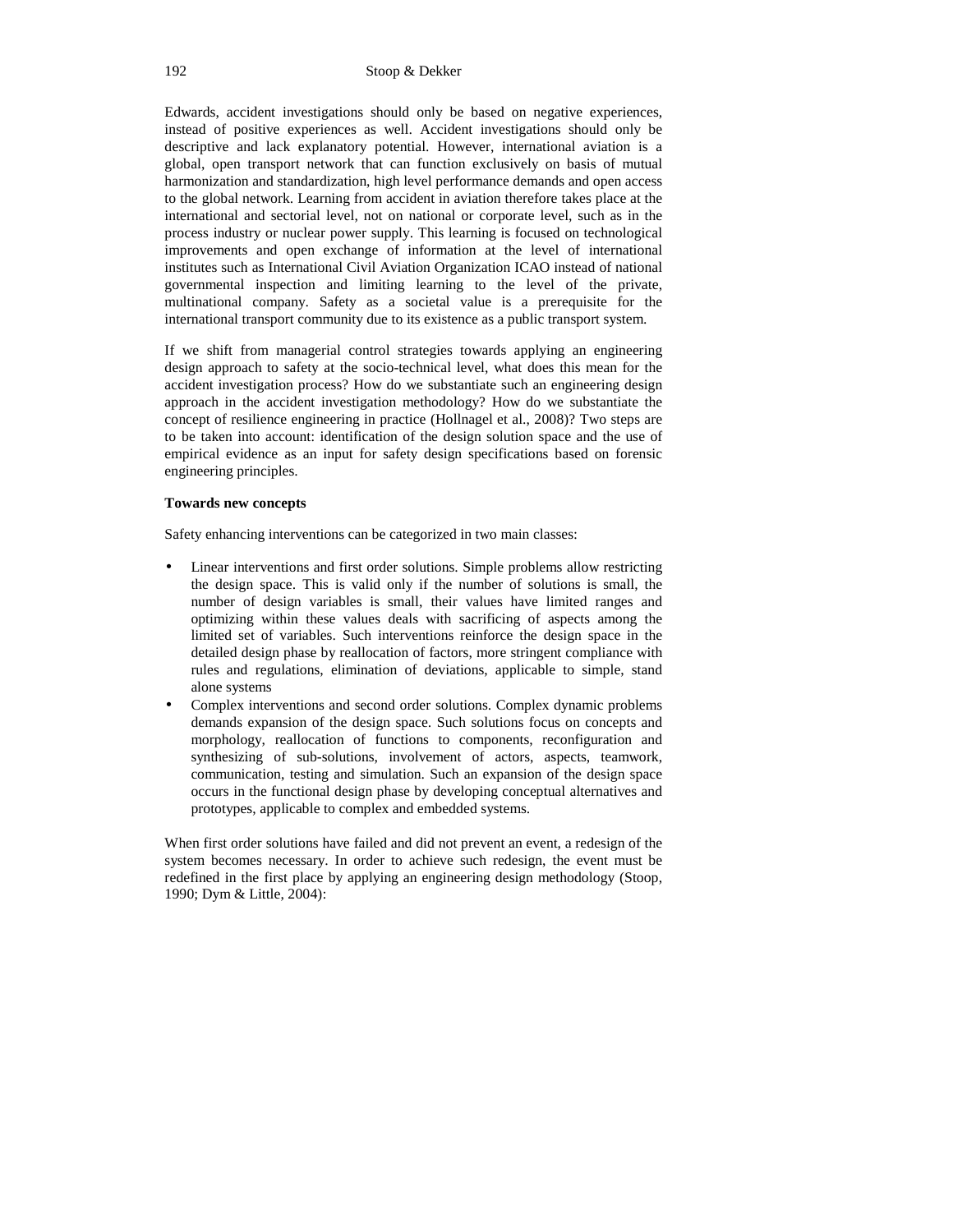- decompose the event to identify contributing variables and their causal relations
- recompose the event by *synthesizing safety critical variables* into credible scenarios
- provide *analytical rigor* to the scenarios by identifying their explanatory variables, based on undisputed empirical and statistical evidence and scientific research
- make the *transition from explanatory variables towards control and change variables*
- develop *prototypes* of new solutions
- test the prototypes by *exposure to the accident scenarios* in a virtual simulation environment.

#### **Designing safer solutions**

In designing safer solutions, two fundamental questions are raised about:

- how to design safer solutions?

- how to generate the requirements for such a design?

In contrast with linear interventions and first order solutions, in complex systems there is no direct relation between a single contributing factor and its remedy. In redesigning safer solutions, there are three different focus groups for communication of the safety solutions: operators and actors within the system able to achieve a safe performance, knowledge providers for a better understanding of the system behaviour and change agents, able to govern and control the system. Each of these parties has a specific set of communication means, applying respectively metaphors, models or prototypes. Each of these parties applies its own vocabulary and reference frameworks, but should share a common notion in the end by a common means of communication. Applying a 'barrier' notion is a powerful communication metaphor, but does not help in case of a scientific modelling of the issue or applying a prototype in testing a solution.

Synthesizing solutions is necessary in order to establish a shared solution, based on the credibility, feasibility, compatibility, selection of preferred alternatives in order to create consensus among all parties involved in accepting the solution. Synthesizing is about recreating interdependencies into a new concept, network or configuration based on shared values. Complexity then can be defined as the interdependences of variables, choices and design assumptions. To deal with this complexity, it is not sufficient to decompose a system or event into its contributing variables and explanatory variables within its existing solution space, but also the design variables must be identified in order to serve as input for the systems engineering design process.

In addition, dealing with complexity and context is *not* adding more detail and levels to an event by increasing the decomposition, but *providing transparency at higher systems levels* with respect to its functioning and primary processes, and clarification of the conceptual properties, its configuration and composition. Increasingly complex accident modelling such as Accimap or STAMP does not make the transition from the event towards systems characteristics (Rasmussen and Svedung,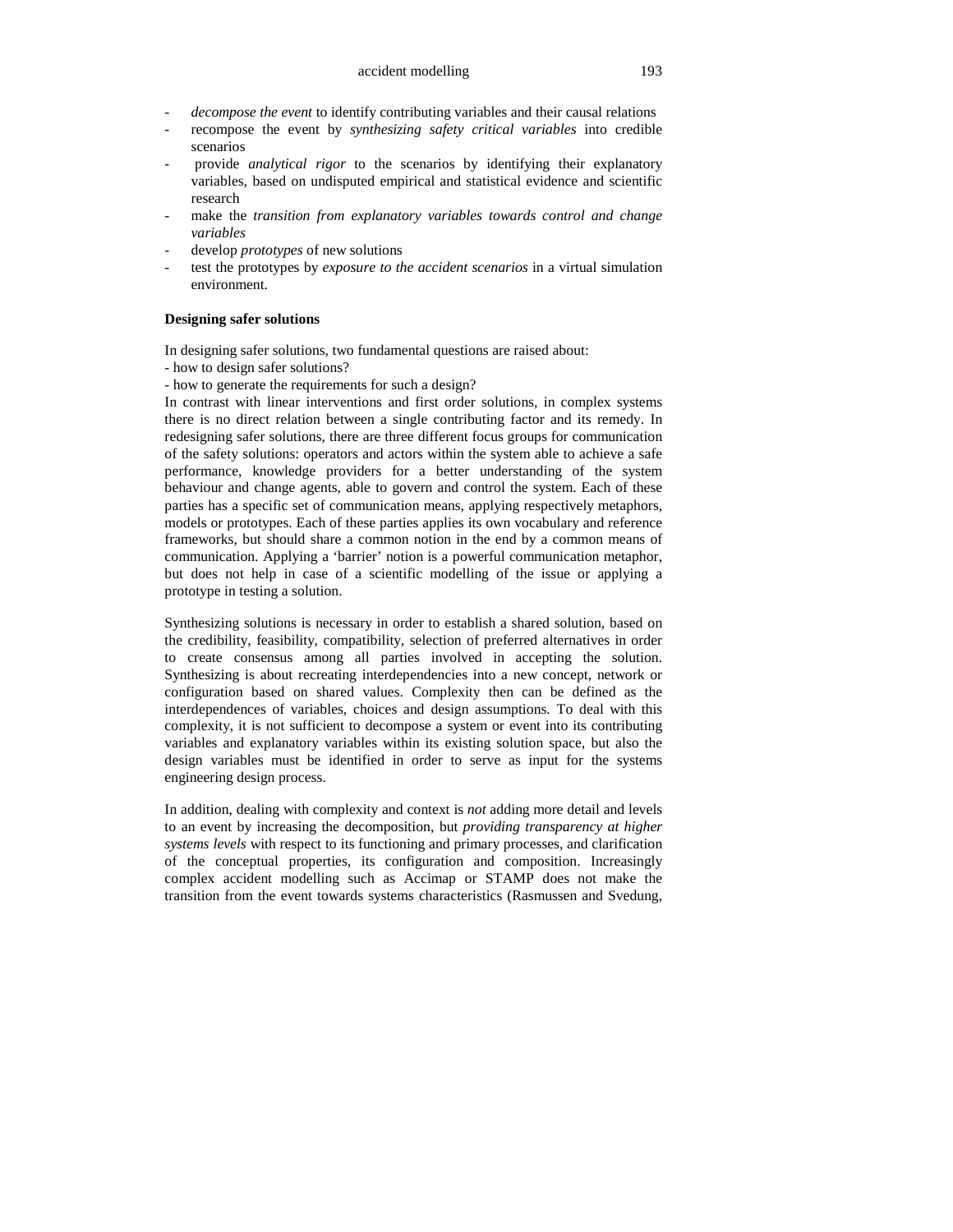2000; Leveson, 2004). If the inherent properties of a system are not identified during design, they will manifest themselves as emergent properties during operations. Such properties are to be specified by stakeholders, actors and other parties which are to be exposed to the systems operational consequences and formulated in an overall Program of Requirements, leading to design specifications.

To assess the integral performance of the system, a synthesis should take place of all aspects in an encompassing Program of Requirements. Such a Program of Requirements becomes a consensus document, in which all actors involved have had the opportunity to express and incorporate their requirements, constraints and conditions during the assignment phase of the redesign.

### *A language issue; creating scenarios*

In reconstructing an event sequence, we easily refer to the mechanical reconstruction from an engineering perspective. In unravelling the event sequence from a psychological or sociological perspective, we might prefer the phrasing of reenactment of the event or re-configuration of the system state and operating environment.

Re-composition of an event enables event analysis. In order to communicate, a common reference framework is required, clarifying the various perspectives in recomposing the event:

- a technical perspective dealing with a *re-construction* of the physical system performance

- a behavioural perspective dealing with the *re-enactment* of decisions and discernable actions

- a systems perspective dealing with the *re-configuration* of the systems state and operating environment.

In order to create a common understanding among actors a common language and common notions are necessary. In risk discussions, the perception and acceptance of risk varies across actors, dependent on their position and interest. They may apply either a frequentistic or a scenario approach, dealing with either the frequency or the consequences of an event, a technological or a sociological approach or may apply a rationalist or an empathic approach (Hendrickx, 1991). These different approaches each have developed their own notions and language. In order to be able to communicate, there is a need for either a common language or a translation between these languages. This implies an understanding of each of the languages in the first place with respect to its linguistics, syntaxes, grammar and vocabulary. Decomposing such a language identifies the elements and building blocks of the language and facilitates analysis of their meaning and usefulness. For communication purposes however, a language cannot be spoken at such a decomposed level. A recomposition of these elements and building block takes place into a more complex communication structure to facilitate meaningful conversation. In analogy with music, poetry and literature, such a communication language is also applicable for accident analysis. The scenario concept provides such a common language, creating event narratives which form the basis for common understanding and agreement on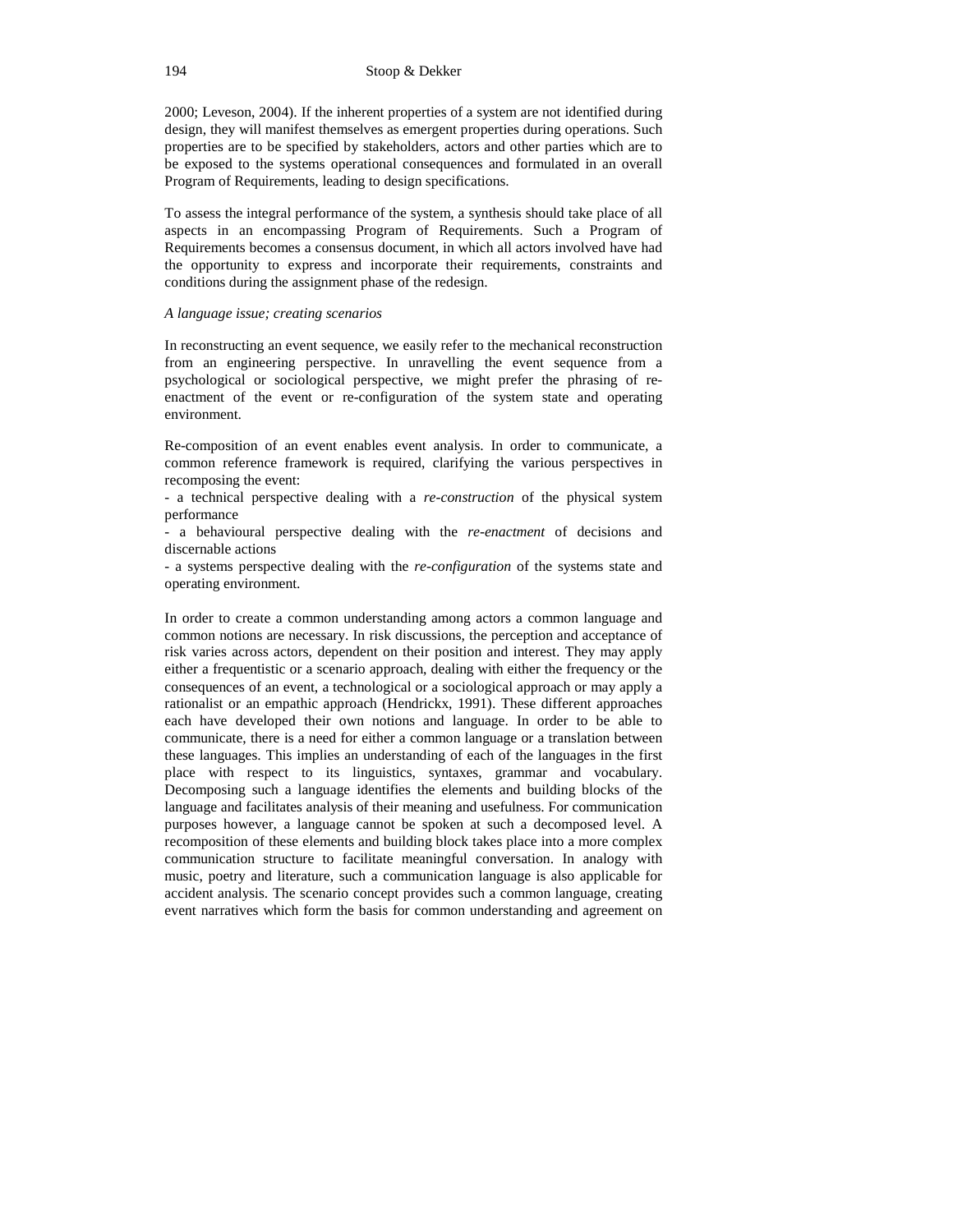the description of accident phenomena in their context (Stoop, 1990). Achieving consensus on such accident scenarios provide a basis for a common risk assessment and shared solution space.

# *Shared solutions; redesign and prototyping*

In complex interventions, the focus is on events in a systems context rather than on isolated factors and generic aspects, such as is the case with linear interventions. The reconstruction of events takes place by identifying and synthesizing explanatory variables into scenarios in their specific operating environment and constraints. Such synthesizing is primarily evidence based. The redesign of the systems in conducted along the lines of engineering principles by generating design alternatives in the enlarged design space into the form of a limited set of prototypes. These prototypes contain a relocation and addition of functions, changing the morphology and configuration and incorporate additional actors and aspects. The testing of these prototypes is conducted by running scenario tests, definition of limit state loads and simulation of complex, dynamic systems in virtual reality. Analyzing system responses, before they are put into practice, are based on First Time Right and Zero Defect strategies. The responses of a system can be determined by a gradual enlargement of the disruptions which are inflicted upon the system, until oscillation and instability occur. Responses of systems may become visible by a gradual or sudden transition to another system state by passing a bifurcation point. After such a transition, the safety of the systems can be assessed according to the acceptability of the new safety integrity level.

Technology in itself contains many forms, incorporating invisible knowledge, notions, principles and decisions from previous life cycle phases. The physical appearance of a product and process does not disclose inherent properties, principles or interactions to end-users in their operational environment. Design decisions are frequently made under conditions of high uncertainty. Safety margins and design standards, identification of failure mechanisms, probability assessment, consequence analysis and identification of a design envelope should reduce the uncertainty again to an accepted level. Designers deal with optimizing performance, and are not in a position to gain oversight into all uncertainties and unforeseen behaviour of their designs (Petroski, 1991; Carper, 2001). Such behaviour however can be designed into their processes such as with the Japanese design philosophy of Limit State Design or Critical Sate Design methodologies. Designers need an intellectual counterpart in assessing the safety of their design; accident investigators as forensic engineers play such a role.

# **Forensic engineering**

Historically, designers needed a technical investigator, capable of recomposing the actual and factual sequence of events, the operating conditions and context, the factual technical functioning of the designs in practice. Such re-composition facilitated the drafting of redesign requirements. However, a re-composition ability should not only reproduce the physical reality, but also should encompass the knowledge, assumptions, decisions and safety critical issues which have been taken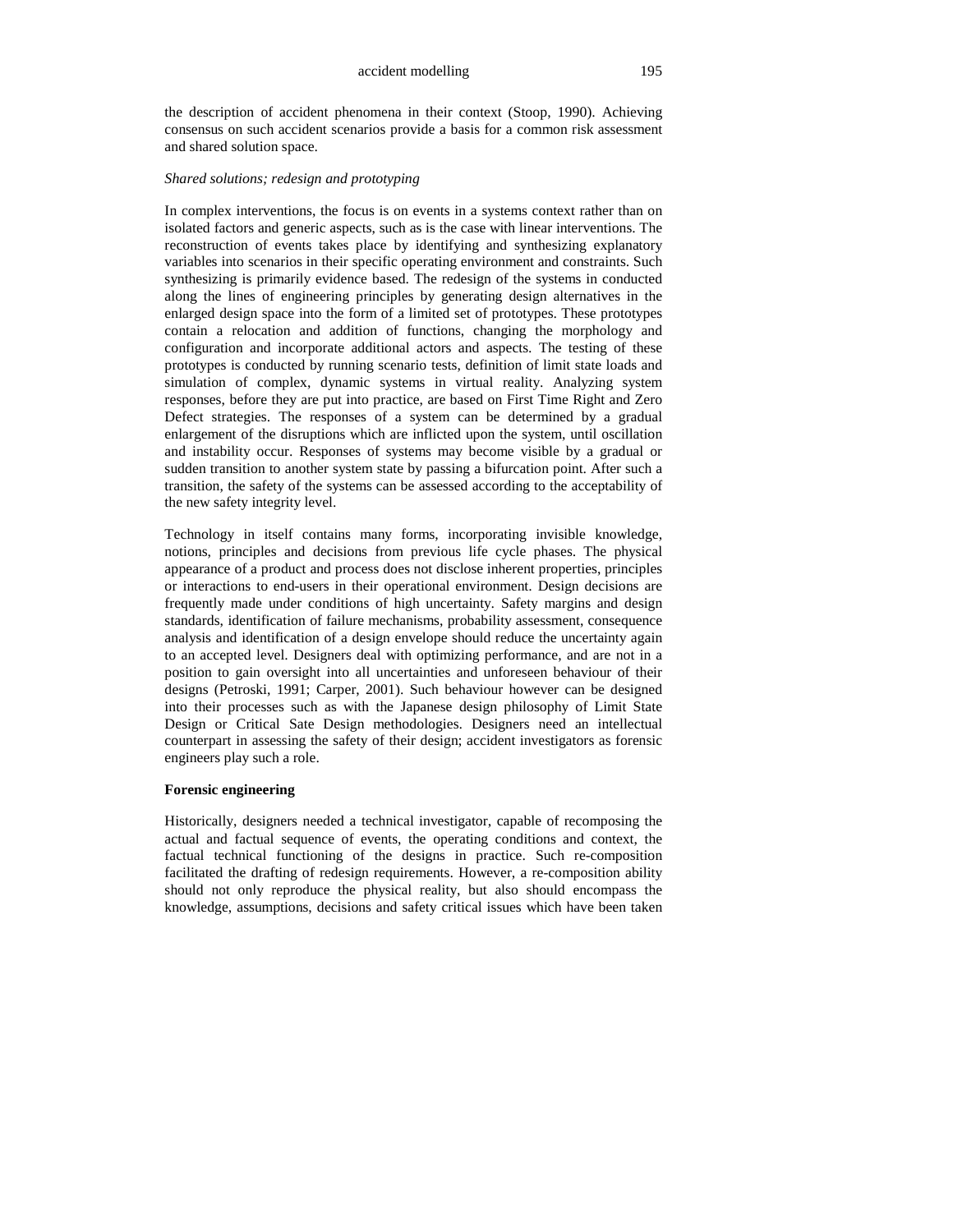into account and assessed with respect to their acceptability. Such ability should also incorporate the ability to recompose the socio-technical context and operating environment (Stoop, 2004; ESReDA, 2009).

From an investigator perspective, three kinds of systems designers should be supplied with a counterpart, each qualified with diagnostic and analytical skills from a technological/engineering design, organizational/managerial or governance/control perspective in order to cover the architecture of the overall socio-technical system. This can be expressed in the DCP diagram.



#### *Figure 3. Stoop's DCP diagram*

These three design-counterpart roles for investigators have been developing gradually over the past decades. Initially, with the development of technology, the technical investigator has matured, creating specialist approaches in many technological domains such as propulsion, structures, avionics, stability and control. Although the domain of human factors has seen major progress over the last two decades, the notions that have been developed in this domain are not yet readily applicable for investigation purposes (Strauch, 2002; Dekker, 2006). Translating theories on human factors into investigation tools is progressing, developing notions on bounded and local rationality, naturalistic decision making theories, a blame-free view on human error, high reliability organisations and resilience in organisational design. In the domain of governance and control the development is in an even earlier phase: this domain is developing classification schemes on failure, but is not yet in a phase of developing general concepts and notions of systems governance and control. Consequently, a framework and toolbox of investigation methods for conducting accident investigations at a systems level is not yet fully developed. Designers need counterparts for the assessment of their designs. Such a role is provided by accident investigators.

### **Conclusions**

Although the Reason and Rasmussen models may well serve risk management in the process industry and nuclear power supply, there are doubts about their generalization towards the aviation industry. In practice, they are exposed to the risk of serving as reference metaphors and standards for generating generic, linear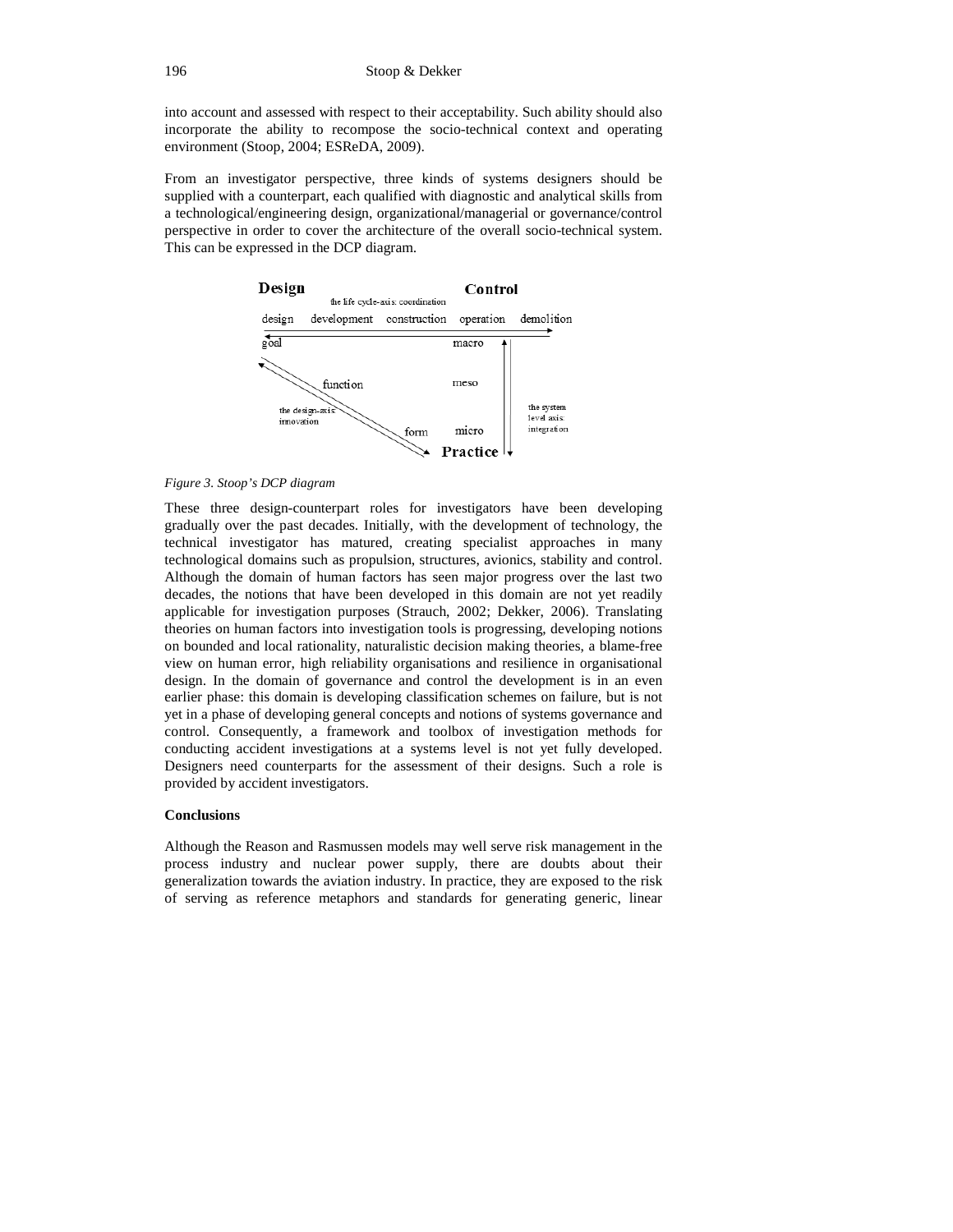solutions. On methodological grounds, Reason's model shifts the focus from accident causation towards human error analysis, while Rasmussen's model replaces accident investigation by management control in a socio-technical systems context. Consequently, both models do not comply with the needs of accident investigation theory and practices and systems engineering design needs in the aviation industry. Consequently, engineering design methodology may provide an alternative for improving the safety performance of complex systems at a socio-technical level.

The potential for systems engineering design in providing safer solutions requires to:

- Identify inherent properties before they manifest themselves as emergent properties
- Deal with complexity and dynamics by focusing on functions rather than on factors
- Focus on design principles and properties rather than optimizing performance
- Introduce systems dynamics by synthesizing interrelations into accident scenarios
- Apply a proof of concept by testing solutions in a dynamic simulation environment

Therefore, it is necessary to:

- develop event scenarios separated from systems models
- develop prototypes of safer solutions
- create dedicated virtual systems models, representing their specific characteristics
- facilitate testing and validation in these models, parallel to the real system

#### **References**

- Benner, L. (1975). Accident theory and accident investigation. In *Proceedings of the Society of Air safety Investigators* Annual Seminar, Ottawa, Canada, 7-9 October 1975, Sterling USA.
- Benner, L. (1985). Rating Accident Models and Investigation Methodologies. *Journal of Safety Research, 16*, 105-126.
- Benner, L. (1996). *Accident Investigations: a case for new perceptions and methodologies*. Washington, USA: National Transportation Safety Board. The Investigation Process Research Resource Site.
- Benner, L. (2009). Five Accident perceptions: Their implications for Accident Investigators. *Journal of System Safety, September-October 2009*, 17-23

Carper, K. (2001). *Forensic Engineering. Second Edition*. Florida, USA: CRC Press.

Dekker, S. & Hollnagel, E. (2004). Human factors and folk models. *Cognition, Techology and Work, 6*, 79-86

- Dekker, S. (2006). The Field Guide to Understanding Human Error. Farnham, Surrey, UK: Ashgate.
- Dym, C. & Little, P. (2004). *Engineering design. A project based introduction. Second Edition*. New Jersey, USA: Wiley International Edition.